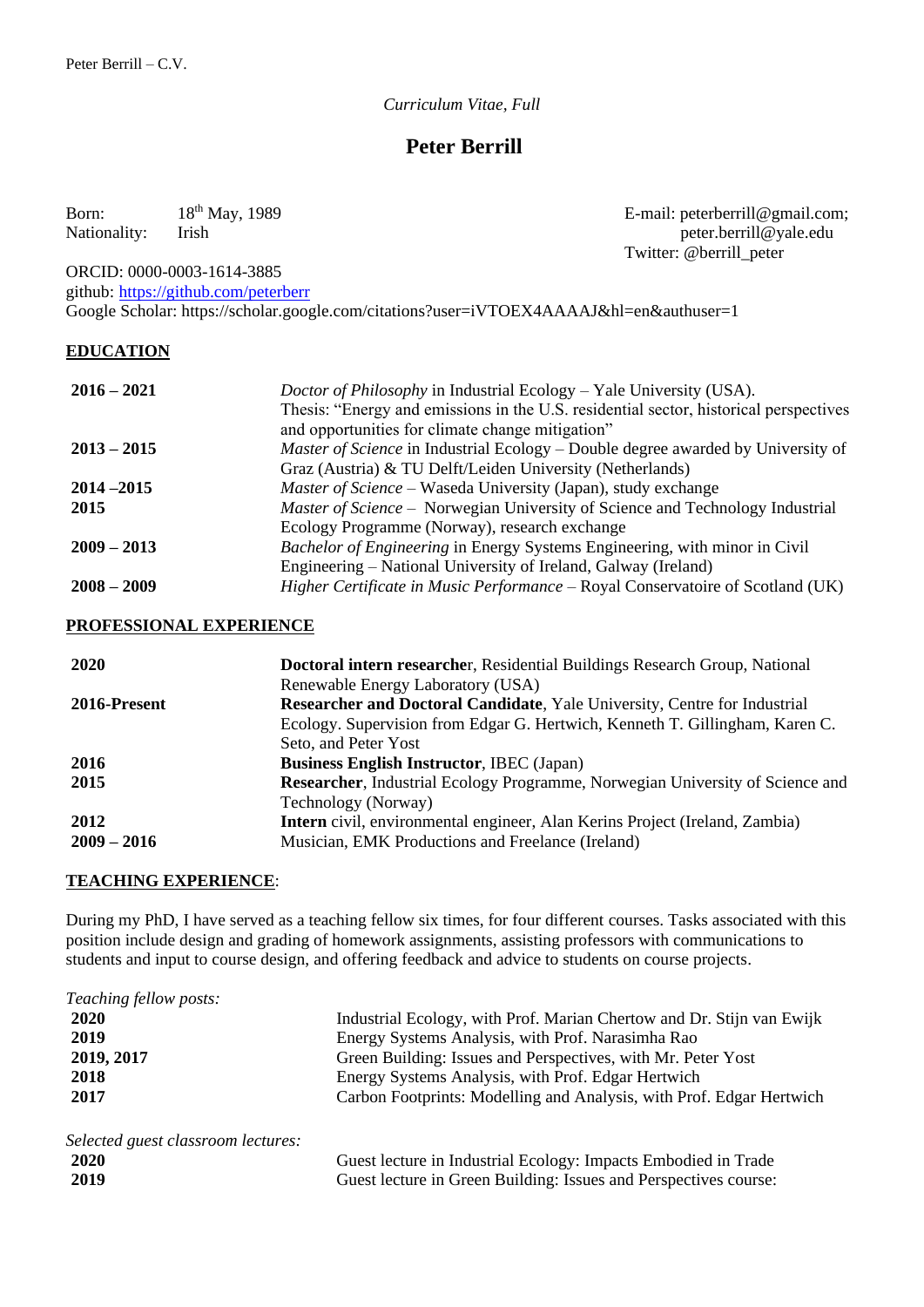"Trends and drivers of US residential energy consumption, 1990-2015" **2018** Guest lecture in Industrial Ecology: "Input-Output Life Cycle Assessment" **2017** Guest lecture in Industrial Ecology: "Life Cycle Assessment - Introduction"

#### **SCIENTIFIC PUBLICATIONS**

**Summary (Google Scholar)**: h-index (5), total citations (119) Peer-reviewed publications in scientific journals, **as first author**:

- **Berrill, P**., Gillingham, K. T., & Hertwich, E. G. 2021. Drivers of change in U . S . residential energy consumption and greenhouse gas emission , 1990-2015. *Environmental Research Letters (Accepted, In Press)*
- **Berrill, P**., K.T. Gillingham and E.G. Hertwich. 2021. Influence of housing policy and housing typology on residential energy demand in the United States. *Environmental Science & Technology* http://dx.doi.org/10.1021/acs.est.0c05696
- **Berrill, P**., T.R. Miller, Y. Kondo, and E.G. Hertwich. 2020. Capital in the American carbon, energy, and material footprint. *Journal of Industrial Ecology* 24(3): 589–600.
- **Berrill, P.** and E.G. Hertwich. 2018. Ground truthing the environmental benefits of a polygeneration system: when to combine heat and power? *Energy & Buildings* 173: 221–238. https://doi.org/10.1016/j.enbuild.2018.05.020.
- **Berrill, P**., A. Arvesen, Y. Scholz, H.C. Gils, and E.G. Hertwich. 2016. Environmental impacts of high penetration renewable energy scenarios for Europe. *Environmental Research Letters* 10(12): 123002. https://doi.org/10.1088/1748-9326/11/1/014012

Peer-reviewed publications in scientific journals, **as co-author**:

- Pauliuk, S., T. Fishman, N. Heeren, **P. Berrill**, Q. Tu, P. Wolfram, and E.G. Hertwich. 2020. Linking service provision to material cycles: A new framework for studying the resource efficiency–climate change (RECC) nexus. *Journal of Industrial Ecology*: 1–14.
- Miller, T.R., **P. Berrill**, P. Wolfram, R. Wang, Y. Kim, X. Zheng, and E.G. Hertwich. 2019. Method for endogenizing capital in the United States Environmentally‐Extended Input‐Output model. *Journal of Industrial Ecology* 23(6): 1410–1424.
- Wang, C., X. Zheng, W. Cai, X. Gao, and **P. Berrill**. 2017. Unexpected water impacts of energy-saving measures in the iron and steel sector: Tradeoffs or synergies? *Applied Energy*.

Reports, Book chapters, pre-prints, papers under review, and theses, as first and co-author:

- Hertwich, E., Lifset, R., Pauliuk, S., Heeren, N., Ali, S., Tu, Q., Ardente, F., **Berrill, P**., Fishman, T., Kanaoka, K., Kulczycka, J., Makov, T., Masanet, E., & Wolfram, P. (2020). *Resource Efficiency and Climate Change: Material Efficiency Strategies for a Low-Carbon Future*.
- Fishman, T., N. Heeren, S. Pauliuk, **P. Berrill**, Q. Tu, P. Wolfram, and E.G. Hertwich. 2020. A comprehensive set of global scenarios of housing, mobility, and material efficiency for material cycles and energy systems modelling. *SocArXiv (Preprint)*. 10.31235/osf.io/tqsc3
- Pauliuk, S., Heeren, N., **Berrill, P**., Fishman, T., Nistad, A., Tu, Q., Wolfram, P., & Hertwich, E. (2020). Global Scenarios of Resource and Emissions Savings from Systemic Material Efficiency in Buildings and Cars. *Research Square (Preprint)*, 1–18.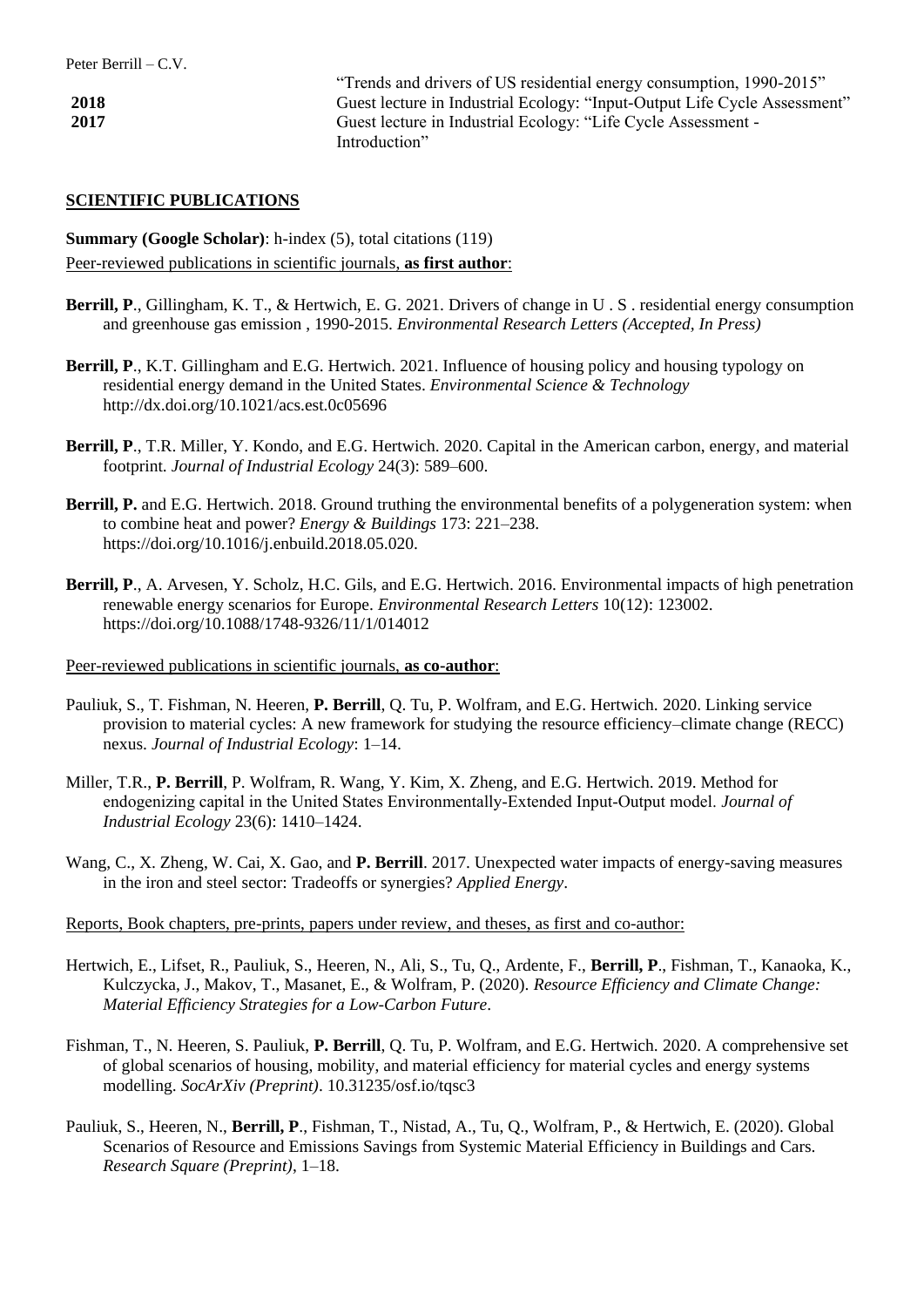Peter Berrill – C.V.

- Chertow, M.R., K.S. Kanaoka, T.R. Miller, **P. Berrill**, P. Wolfram, N. Heeren, and T. Fishman. 2020. The Systems Science of Industrial Ecology: Tools and Strategies Toward Meeting the Sustainable Development Goals. In *Science, Technology, and Innovation for Sustainable Development Goals*, ed. by Adenle A. Ademola, Marian R. Chertow, Ellen H. M. Moors, and David J. Pannell. Oxford University Press.
- **Berrill, P.** 2015. Life cycle assessment of power systems with large shares of variable renewable energy (Masters Thesis) University of Graz.
- **Berrill, P.**, Moran, P. 2013 Environmental Life Cycle Assessment of a University Building in Ireland (Bachelors Thesis) National University of Ireland, Galway.

## **ACADEMIC SERVICE**

Academic Referee: Performed peer-reviews of articles submitted to *Journal of Industrial Ecology*, *Environmental Science & Technology*, *Environmental Research Letters*, *Resources, Conservation & Recycling*, *Applied Energy*

Student Representative on Faculty Search Committee: Yale School of the Environment, Professor in Industrial Ecology and Sustainable Systems

Leader of advisory group on reducing air travel GHG emissions from international conferences - International Society for Industrial Ecology

## **ORAL PRESENTATIONS AT SCIENTIFIC CONFERENCES**

#### *Invited Presentation*

30/06/2020: "Estimation of demolition and new construction of housing in US counties until 2060 -

Implications for building material reuse potential" - The 15th International Conference on Waste Management and Technology Zero-waste City High Level Forum (Online)

*Presentations*

- 03/06/2020: "Housing policy, housing typology, and residential energy in the United States" Actionable Science for Urban Sustainability (Online)
- 08/07/2019: "Dynamic stock, energy and lifecycle analysis of residential buildings in the US" 10th biennial International Conference on Industrial Ecology (ISIE 2019), Beijing (China)
- 11/04/2019: "Drivers of residential energy consumption in the US and options for GHG reductions" Yale FES Research Day, New Haven (USA)
- 20/04/2018: "Making less bad things happen when we build houses and make our homes feel warm" (Up-Goer-Five presentation) – Yale FES Research Day, New Haven (USA)
- 28/06/2017: "Environmental performance of university campus buildings: An energy system evaluation" 9th biennial International Conference on Industrial Ecology (ISIE 2019), Chicago (USA)
- 28/09/2016: "Life Cycle Analysis of Electricity Systems: High Penetration Renewable Scenarios and the Roles of Energy Storage and Grid Transmission" - American Center for Life Cycle Assessment, LCA XVI, Charlestown (USA)
- 03/06/2016: "Environmental impacts of high penetration renewable energy scenarios for Europe" International Energy Workshop, Cork (Ireland)

#### **INVITED SEMINAR PRESENTATIONS**

01/11/2019: "Drivers of change in residential energy consumption in the US, 1990-2015,

- The roles of housing age cohorts, fuel switching, and household size" Yale University (USA) 08/06/2018: "Reducing carbon, energy, and material footprints from the residential sector in the united states: the
- importance of capital stocks and energy supply systems" Waseda University, Tokyo (Japn) 03/08/2017: "Accounting for consumption of capital in the US Input-Output tables: approaches and impacts" – Waseda University, Tokyo (Japan)